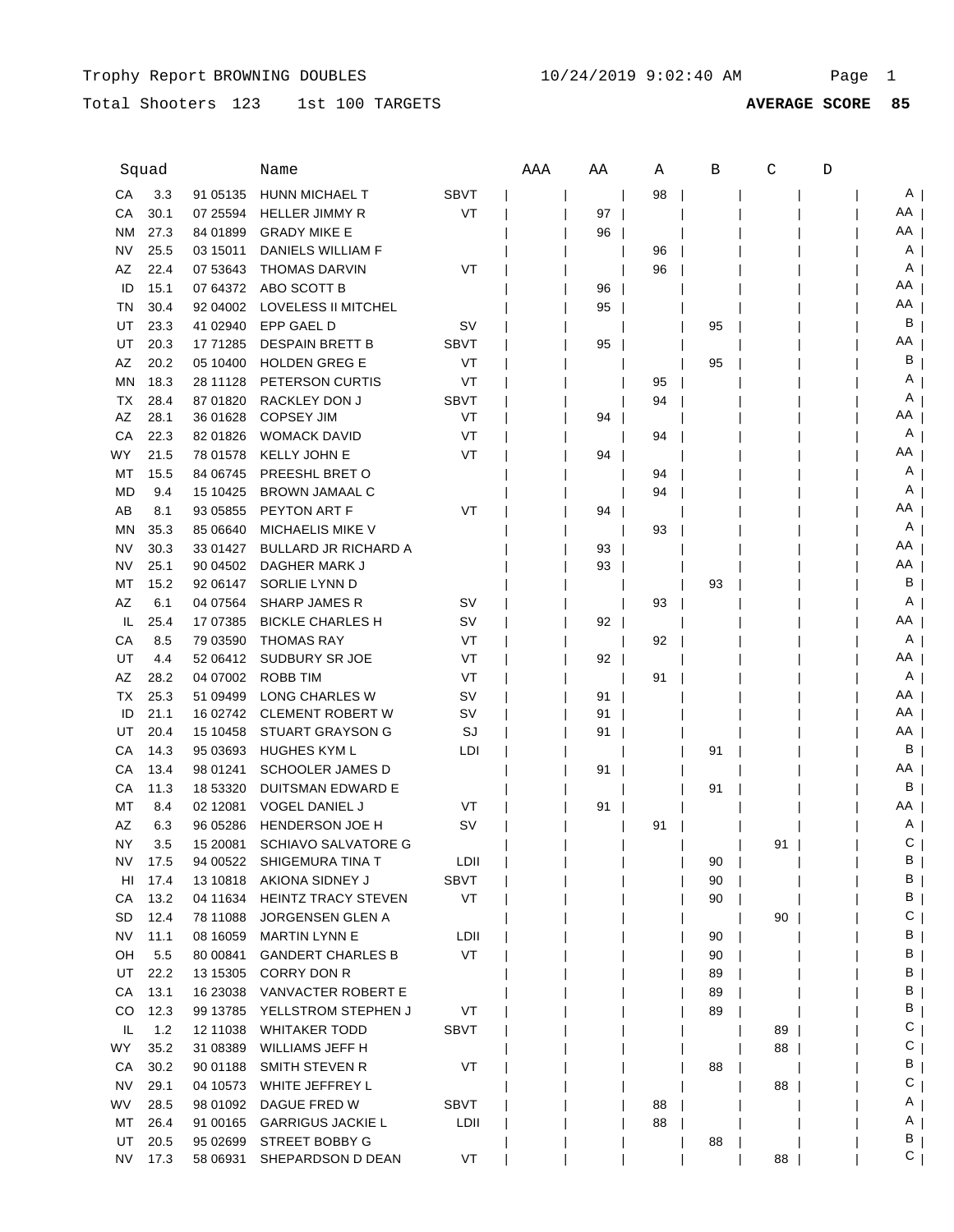Total Shooters 123 1st 100 TARGETS **AVERAGE SCORE 85**

|           | Squad        |                       | Name                             |             | AAA | ΑA | Α  | B  | C  | D  |         |
|-----------|--------------|-----------------------|----------------------------------|-------------|-----|----|----|----|----|----|---------|
| МT        | 1.1          | 89 02032              | NEISS LYLE G                     | <b>SBVT</b> |     |    |    | 88 |    |    | В       |
| CO        | 27.5         | 14 19549              | DIGESUALDO SANDY D               | LDII        |     |    |    |    | 87 |    | С       |
| CO        | 27.4         | 97 03792              | DIGESUALDO NICK P                | <b>SBVT</b> |     |    | 87 |    |    |    | A       |
| UT        | 21.4         | 06 10516              | SYME SCOTT E                     | <b>SBVT</b> |     |    | 87 |    |    |    | Α       |
| UT        | 16.2         | 19 32727              | <b>DRURY BRODY</b>               | JR          |     |    | 87 |    |    |    | Α       |
| AZ        | 9.5          | 28 14078              | THOMPSON WAYNE A                 | <b>SV</b>   |     |    | 87 |    |    |    | Α       |
| <b>WY</b> | 21.2         | 13 13 425             | <b>TOMLIN BOB</b>                | SBVT        |     |    |    | 86 |    |    | в       |
| WI        | 18.5         | 57 09000              | DUWE H JOHN                      | SV          |     |    |    | 86 |    |    | В       |
| CA        | 13.5         | 81 01 648             | EICHLER JR JAMES R               |             |     |    |    | 86 |    |    | в       |
| NV        | 12.1         | 08 12768              | <b>JAMES KENNETH D</b>           | <b>SBVT</b> |     |    |    |    | 86 |    | С       |
| CA        | 7.2          | 91 01705              | <b>CLODT LORIL</b>               | LDII        |     | 86 |    |    |    |    | ΑA      |
| WA        | 24.3         | 95 05171              | <b>OLSON ERIC</b>                | VT          |     |    |    | 85 |    |    | В       |
| CO        | 22.5         | 18 50771              | <b>WESTFALL KADEN</b>            | JR          |     |    | 85 |    |    |    | Α       |
| <b>NV</b> | 2.4          | 06 10060              | ROBERTS RUSSELL                  | <b>SBVT</b> |     |    | 85 |    |    |    | Α       |
| NV        | 31.5         | 13 14 14 2            | <b>BUSH KENNETH L</b>            | <b>SBVT</b> |     |    |    |    |    | 84 | D       |
| NV        | 29.4         | 16 24 25 3            | SWAIN DELTON W                   | sv          |     |    |    |    |    | 84 | D       |
| NV        | 27.2         | 03 10911              | <b>SCHULTZ FRED C</b>            | VT          |     |    |    |    |    |    | в       |
|           |              |                       |                                  |             |     |    |    | 84 |    |    | С       |
| NV        | 26.1         | 79 00480              | <b>HANLEY JOE E</b>              |             |     |    |    |    | 84 |    | С       |
| <b>NV</b> | 24.5         | 05 17247              | PROCKISH DAN J                   | SV          |     |    |    |    | 84 |    | Α       |
| СA        | 18.4<br>16.3 | 80 00712<br>79 11 973 | LARKIN VICKIE L<br>WAGNER JACK A | LDII<br>VT  |     |    | 84 |    |    |    | в       |
| MI        |              |                       | <b>TAYLOR DAVID G</b>            |             |     |    |    | 84 |    |    | С       |
| UT        | 14.5         | 04 14727              |                                  |             |     |    |    |    | 84 |    | в       |
| <b>PA</b> | 10.5         | 87 05211              | WHITE JOHN C                     |             |     |    |    | 84 |    |    | В       |
| IL        | 7.1          | 12 16957              | <b>GILLUM LAWRENCE E</b>         | <b>SBVT</b> |     |    |    | 84 |    |    |         |
| PA        | 4.5          | 13 12214              | <b>KETCHEL JASON</b>             |             |     |    |    |    | 84 |    | С       |
| <b>OR</b> | 6.5          | 07 09528              | <b>BROWN LONNY D</b>             | sv          |     |    |    | 83 |    |    | В       |
| МT        | 5.1          | 31 01280              | <b>BROSTEN JERRY</b>             | VT          |     |    |    |    | 83 |    | С       |
| WI        | 1.4          | 03 15656              | <b>EBSEN STEVE M</b>             | <b>SBVT</b> |     |    | 83 |    |    |    | A       |
| WY        | 35.4         | 93 05682              | JOHNSON BODIE R                  |             |     | 82 |    |    |    |    | ΑA<br>С |
| NV        | 31.3         | 18 50701              | RIDINGER BRIAN D                 |             |     |    |    |    | 82 |    |         |
| AR        | 12.5         | 17 74464              | SMITH BRAYDON C                  | SJ          |     |    |    |    |    | 82 | D       |
| NV        | 10.4         | 93 05894              | <b>ROSS WESTON T</b>             | VT          |     |    | 82 |    |    |    | Α       |
| NV        | 10.3         | 19 33174              | <b>CLAWSON ROBERT L</b>          | sv          |     |    |    |    | 82 |    | С       |
| CA        | 10.1         | 02 11733              | <b>HASTINGS WALT V</b>           | VT          |     |    | 82 |    |    |    | Α       |
| WA        | 1.3          | 99 02281              | SCHWARTZMAN JERRY W              | <b>SBVT</b> |     |    | 82 |    |    |    | Α       |
| AZ        | 29.2         | 09 22042              | ARCHIBALD DONALD B               | VT          |     |    |    |    | 81 |    | С       |
| WA        | 23.4         | 99 15178              | <b>TALBOT CRAIG F</b>            | VT          |     |    |    |    |    | 81 | D       |
| HI        | 17.1         | 83 00664              | ANIYA WARREN M                   | <b>SV</b>   |     |    |    |    | 81 |    | С<br>D  |
| CO        | 12.2         | 12 16509              | <b>WILLOUGHBY ANN</b>            | LDII        |     |    |    |    |    | 81 | С       |
| MI        | 9.2          |                       | 95 03337 SCHULTZ DAVE H          | SV          |     |    |    |    | 81 |    |         |
| CO        | 8.3          |                       | 86 06012 EFFINGER IRVIN F        | VT          |     | 81 |    |    |    |    | AA      |
| UT        | 6.2          |                       | 09 20070 DAME BRUCE              |             |     |    |    |    | 81 |    | C       |
| MT        | 5.2          | 02 16675              | <b>BLACKHALL JOHN M</b>          |             |     |    |    | 81 |    |    | B       |
| <b>NV</b> | 3.1          | 86 06565              | ADAMS RICHARD E                  | SBVT        |     |    |    |    | 81 |    | С<br>С  |
| CA        | 14.4         |                       | 93 05159 FERGUSON DARIN R        |             |     |    |    |    | 80 |    |         |
| AZ        | 9.3          | 17 72938              | <b>HARDMAN JOHN</b>              |             |     |    |    |    | 80 |    | С       |
| <b>NV</b> | 9.1          | 96 01495              | <b>HUGHES HOWARD G</b>           | sv          |     |    |    |    | 80 |    | С       |
| <b>NV</b> | 2.3          |                       | 19 31375 SONGPHANICH SUKIT       |             |     |    |    |    | 80 |    | С       |
| CA        | 7.3          | 04 11901              | <b>BACHENBERG GARY L</b>         | sv          |     |    |    |    | 79 |    | С       |
| MT        | 15.3         | 89 03964              | PATTERSON DAVID L                |             |     |    |    |    | 78 |    | С       |
| UT        | 4.2          | 19 33424              | <b>SUDBURY JUSTICE</b>           | JR          |     |    |    | 78 |    |    | В       |
| WY.       | 35.1         | 89 07026              | JONES DARRELL T                  | <b>SBVT</b> |     |    |    | 77 |    |    | В       |
| NV        | 31.4         | 40 11909              | <b>CARNES VANCE</b>              | sv          |     |    |    | 77 |    |    | В       |